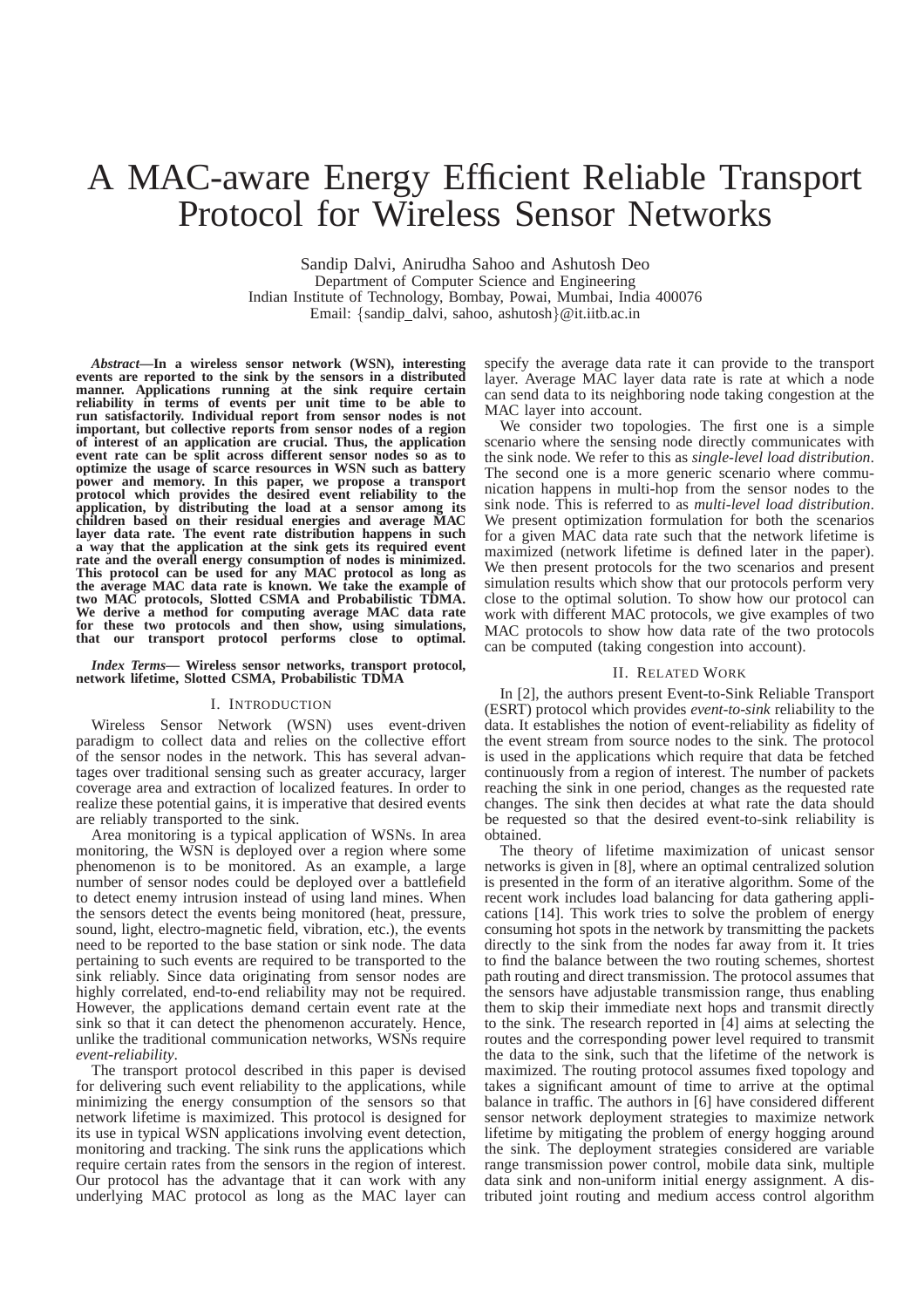is proposed in [10]. In this paper, the authors adopt flow contention graph model for wireless MAC constraints and formulate the maximization of network lifetime as a linear programming problem. The research reported in [13] is also about distributed algorithms to compute an optimal routing scheme to maximize the network lifetime. Cross-layer strategy for lifetime maximization in WSNs is reported in [7], [11]. In [16] the authors present an on-line distributed protocol to solve the problem of energy-minimization with fixed latency constraint for data-gathering in WSNs. An approach to lifetime-maximization through Medium Access control layer is presented in [5], where network lifetime is defined as time till network is functional from the application perspective. In [12], the authors have addressed the problem of scheduling of sensors in a surveillance system such that the lifetime of the system is maximized. They have proposed an optimal solution to find the target-watching schedule for sensors that maximizes system lifetime.

## III. SYSTEM MODEL

We consider a network of sensors with n nodes and  $m$ applications. In this paper, we consider routing topology as a tree, i.e., we assume that the routing layer computes a topology to connect the sensing nodes to the sink as a tree. Thus, each node knows its next hop to forward data packets to the sink. In tree topology, each node has only one next hop node on route to the sink. We refer to this next hop node as the parent of that node. A node can be a parent of multiple nodes. We denote the set of children of node i by  $S_i$ . Let E denote the set of applications running in the network and let  $N$  denote the set of nodes in the network, excluding the sink node. Our protocol is run in a periodic manner, i.e., the protocol has an observation interval  $T$  during which our protocol is run without any change in parameter. In every observation interval, the residual energy is reported by every node to its parent. Then the parent changes rate of reporting of its children for the next observation interval such that the lifetime of the network is maximized.

A node can be associated with an application in two ways: as a sensing node, which generates event of interest or as a routing node, which routes the data towards the sink. In our model, the routing paths from sensing nodes to the sink node form a tree. The leaf nodes of the tree are sensing nodes and the intermediate nodes are routing nodes. We denote the association among applications and nodes by an  $n \times m$  matrix A, where

$$
A_{ij} = \begin{cases} 1 & \text{if } i \text{ is a sensing node for application } j \\ 2 & \text{if } i \text{ is a routing node for application } j \\ 0 & \text{otherwise} \end{cases}
$$
 (1)

: In any observation period, a sensor node has some amount of energy left, referred to as *absolute residual energy*. We normalize this with respect to the initial energy and call it as *Normalized Residual Energy* (NRE). Let *e* be an *n*dimensional *energy* vector, where  $e_i$  denotes the NRE of node i.

When a node transmits or receives a packet, it spends some of its energy. We follow fixed power model, in which a node has to use a fixed amount of power to transmit as well as receive. Thus, it cannot choose its power level based on the distance to the next hop node. Let  $E_{tx}$  be the normalized energy required to transmit a packet and  $E_{rx}$ required to receive it. Based upon these values, we define *costper-packet* for a particular application, as the energy consumed per transmission (for sensing nodes) or forwarding (for routing nodes) of a packet of that application. Let C be an  $n \times m$  costper-packet matrix, where each entry  $C_{ij}$  corresponds to node  $\overline{i}$  and application  $\overline{j}$ , and is given by

$$
C_{ij} = \begin{cases} E_{tx} & \text{if } A_{ij} = 1\\ E_{tx} + E_{rx} & \text{if } A_{ij} = 2\\ 0 & \text{otherwise} \end{cases}
$$
 (2)

Each application requests data from a region of interest at a certain rate. We define an m-dimensional *rate* vector d, whose element  $d_j$  is the rate at which application j requests data. This rate is nothing but the desired event reliability of that application at the sink. Note that the rates are actually expressed as number of events in an observation period. Also we define an *n*-dimensional *MAC rate* vector  $R^{mac}(t)$ , whose element  $R_{i}^{mac}(t)$  is the average data rate provided by MAC layer of  $i^{th}$  node in the observation period t. This rate is nothing but rate at which a node can send data to its parent at MAC layer. We assume that the communication in the entire network happens through one channel which has capacity of transmitting maximum of B events in an observation period.

A node distributes the rate of each application assigned to it by its parent among its children, if it is a routing node for that application. This assigned rate at any given node is called desired event reliability at that node. Let  $\tilde{R}_{ij}$  denote the desired event reliability at node  $i$  for application  $j$ . At the start of an observation period t, node i gets a new desired reliability value  $R_{ij}(t)$  for each application j based on the  $R_i^{mac}(t)$  and its NRE. The total rate required by all associated applications on  $i^{th}$  node is given by

$$
R_i(t) = \sum_{j \in E} R_{ij}(t) \tag{3}
$$

Let  $e_{idle}$  be the normalized energy spent per unit time when sensor node is idle. Then the total normalized energy spent in idle period is given by

$$
E_i^{idle}(t) = \begin{cases} T \ast \left(1 - \frac{R_i(t)}{B}\right) \ast e_{idle} & \text{if } R_i(t) \le B\\ 0 & \text{otherwise} \end{cases}
$$
(4)

Energy consumed during an observation interval  $t$  by node  $i$ , or equivalently *load* on the node  $i$  in the interval  $t$  is given by

$$
L_i(t) = \sum_{j \in E} C_{ij} R_{ij}(t) + E_i^{idle}(t)
$$
 (5)

Thus, the NRE of node  $i$  at the start of interval  $t$  is given by

$$
e_i(t) = e_i(t-1) - L_i(t-1)
$$
\n(6)

*Remaining life* of node i as estimated at the beginning of interval  $t$  is then given by

$$
T_i(t) = \frac{e_i(t)}{L_i(t)}\tag{7}
$$

Note that the remaining life is expressed as the number of observation periods for which the the node will be alive.

We define *network lifetime* under the load  $L_i(t)$  as the time elapsed till the first node dies. This definition of network lifetime has been used in [3]. This definition makes the optimization formulation simpler. Furthermore, since the protocols proposed in this paper (presented later), assign reporting rate to the nodes in proportion to their residual energies, typically many more nodes die along with the first node and one or more application becomes defunct. Hence this definition of network lifetime is appropriate for the system proposed in this paper. Thus, network lifetime is given by  $T_N(t)$ 

$$
t) = \min_{i \in N} T_i(t)
$$
  
= 
$$
\min_{i \in N} \frac{e_i(t)}{\sum_{i \in F} C_{ij} R_{ij}(t) + E^{idle}(t)}
$$
 (8)

 $\sum_{j\in E} C_{ij} R_{ij}(t) + E_i^{idle}(t)$ More generally, lifetime of a set of nodes  $S$  is defined as the time till the first node in the set  $S$  depletes all its energy.  $T_S(t) = \min_{i \in S} T_i(t)$  (9)

### IV. LOAD-DISTRIBUTION STRATEGY

In this section we present two different load distribution scenarios for our system. The goal of this study is to propose a protocol that can provide the required event reliability while maximizing the network life time. So we present an optimization formulation for the two different load distribution scenarios and then present our protocol for the two scenarios.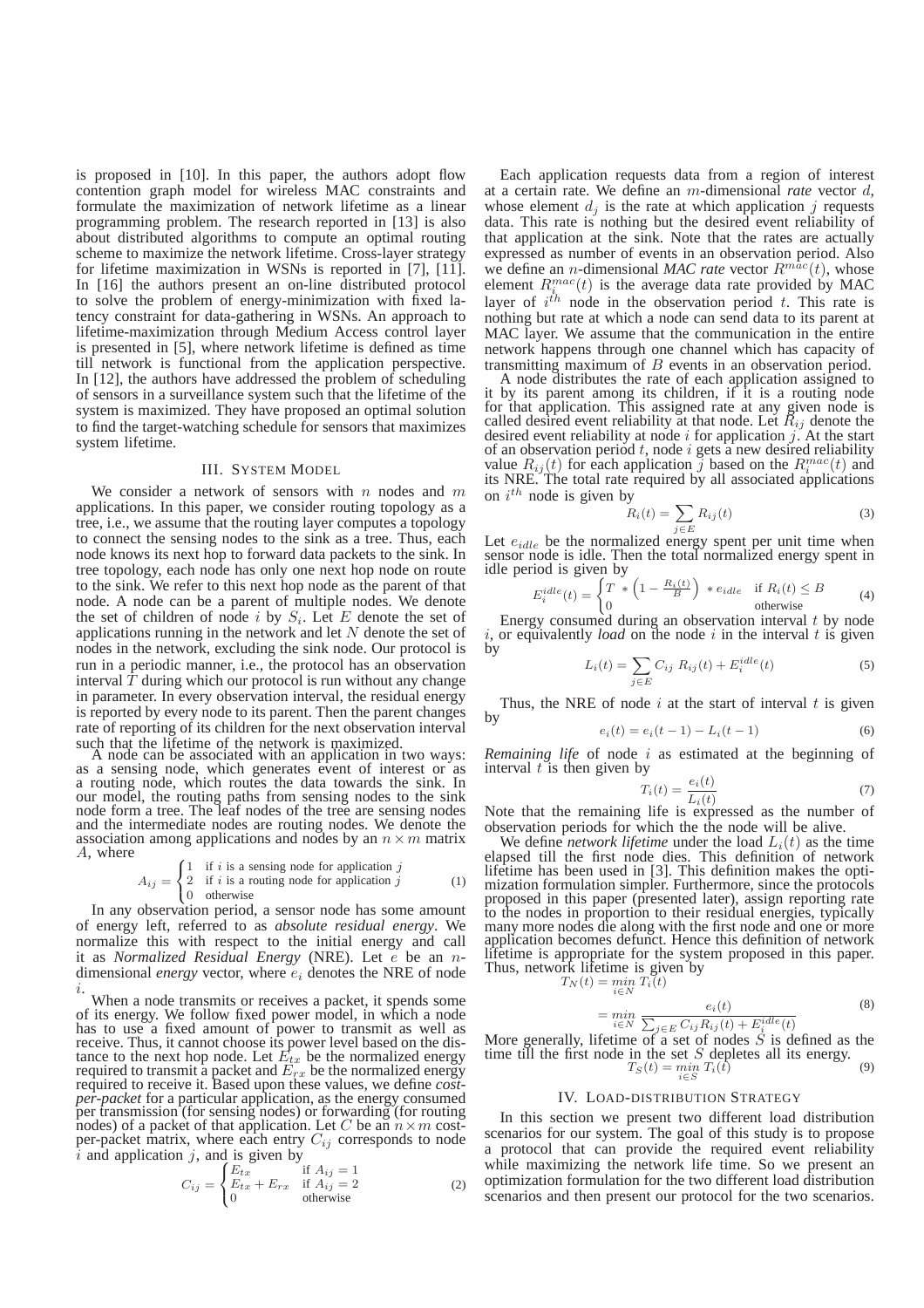Later we show through simulation that our protocol performs very close to the optimum solution given by the optimization formulation.

## *A. Single-level Load-distribution*

In this scenario routing tree has only one level, i.e., there is one sink node and there are sensing nodes which are children of the sink node. Note that there is no routing node in this case.

*1) Optimization Formulation:* Our aim is to have optimum load-distribution in a single level such that network lifetime is maximized. Towards that goal we formulate an optimization problem. Consider a load distribution taking place at the sink node s.  $N$  is the set of children of  $s$ , which are sensing data for various applications running in the network. The optimum solution finds the values of  $R_{ij}(t)$  for all  $i \in N$ in each observation period  $t$ , such that the network lifetime is maximized.

$$
\max_{R} T_N(t) \qquad \text{s.t.} \tag{10}
$$

$$
\sum_{i \in N} R_{ij}(t) = d_j, \quad \forall j \in E \tag{11}
$$

$$
A_{ij} \in \mathbb{R}^{\infty}
$$
  
\n
$$
T \cdot (t) > T_{\mathcal{F}}(t) \quad \forall i \in \mathbb{N}
$$
 (12)

$$
R_i(t) \le R_i^{mac}(t), \quad \forall t \in N,
$$
\n
$$
R_i(t) \le R_i^{mac}(t), \quad \forall i \in N,
$$
\n
$$
(13)
$$

(11) says that the aggregate rate for an application at the children equals the rate at the sink node s, which is the total rate of the application. (12) ensures that the estimated life of a child in  $N$  is maximized. (13) states rate asked by a parent to its child cannot exceed average data rate provided by MAC of the child node. Using (5) and (7), an equivalent LP formulation for the

above optimization is given as follows. min R

$$
i \psi \quad \text{s.t.} \quad (14)
$$
  

$$
\sum_{\substack{i \in N \\ A_{ij} \neq 0}} R_{ij}(t) = d_j, \quad \forall j \in E \quad (15)
$$

$$
\frac{1}{e_i(t)} \left( \sum_{j \in E} C_{ij} R_{ij}(t) + E_i^{idle}(t) \right) \le \psi, \quad \forall i \in N \tag{16}
$$

$$
R_i(t) \le R_i^{mac}(t), \quad \forall i \in N \tag{17}
$$

If the above optimal solution is to be implemented, then optimal rates  $R_{ij}$  have to be calculated by the sink and communicated to the individual nodes in every observation period. For large network size, the computation overhead could become very high. Hence, we devised a protocol for the singlelevel distribution which has negligible computational overhead compared to the optimal solution and performs very close to the optimal solution.

*2) Protocol for single-level load-distribution:* We consider a tree topology for single-level distribution. In the beginning of every observation period t, node s knows  $d_i$ ,  $\forall j \in E$  and every node  $i \in N$  knows

- 1)  $R_{ij}(t-1), \forall j \in E$ , where  $R_{ij}(0) = A_{ij}$
- 2)  $e_i(t-1)$
- 3)  $\hat{R}_i^{mac}(t-1)$

We now present the protocol for single level load distribution. Following steps are taken at the start of observation period t to determine the values of  $R_{ij}(t)$ ,  $\forall i, j$ .

1) Every node  $i \in N$  sends a tuple of m values to the sink node s, one corresponding to each application. Each value in the tuple is a fraction of total residual energy of that node which we call as *Partial Residual Energy* (PRE). Let  $PRE_{ij}$  be node i's partial residual energy corresponding to application  $j$ . A node also sends its

 $R_i^{mac}(t)$  for the observation period.  $PRE_{ij}$  is calculated as follows.  $D_{\perp}/t = 1$ 

$$
PRE_{ij}(t) = e_i(t-1) \times \frac{n_{ij}(t-1)}{L_i(t-1)}
$$
(18)

$$
= T_i(t-1) \times R_{ij}(t-1)
$$
 (19)  
in the above derivation. We see that  $PRE_{i}$ .

We used (7) in the above derivation. We see that  $PRE_{ij}$ is the number of packets of application  $j$  that node  $i$  can send in its remaining lifetime.

2) After receiving this tuple from every child, the node  $s$ calculates the distribution of requested rate for each of its child. It computes a share of load for application  $j$ given to node  $i \in N$  as follows.

$$
R_{ij}(t) = min\left(d_j \times \frac{PRE_{ij}(t)}{\sum\limits_{k \in N} PRE_{kj}(t)}, R_i^{mac}(t)\right) \tag{20}
$$

## *B. Multi-level Load-distribution*

In this section, we deal with more general tree topology with multiple levels.

*1) Optimization Formulation:* The optimization aims at finding the values of  $R_{ij}(t)$  in observation interval t such that the network lifetime is maximized.

$$
\max_{R} T_N(t) \qquad \text{s.t.} \tag{21}
$$

$$
R_{ij}(t) = \sum_{\substack{k \in S_i \\ A_{kj} \neq 0}} R_{kj}(t), \quad \forall j \in E, A_{ij} = 2 \tag{22}
$$

$$
d_j = \sum_{k \in S_s} R_{kj}(t), \quad \forall j \in E, \, s = \text{sink} \tag{23}
$$

$$
A_{kj} \neq 0
$$
  
\n
$$
T_i(t) \geq T_N(t), \quad \forall i \in N
$$
\n(24)

$$
R_i(t) \le R_i^{mac}(t), \quad \forall i \in N \tag{25}
$$

(22) and (23) are *flow conservation* constraints. They make sure that the rate incoming from the children is equal to rate outgoing to its parent. Here  $S_i$  represents the set of children of node i.

An equivalent LP formulation for the same optimization is given as follows.

$$
\min_{R} \psi \qquad \text{s.t.} \tag{26}
$$

$$
R_{ij}(t) = \sum_{\substack{k \in S_i \\ A_{jk} \neq 0}} R_{kj}(t), \quad \forall j \in E, A_{ij} = 2 \tag{27}
$$

$$
d_j = \sum_{\substack{k \in S_s \\ A_{ik} \neq 0}} R_{kj}(t), \quad \forall j \in E, \ s = \text{sink}
$$
 (28)

$$
\frac{1}{e_i(t)} \left( \sum_{j \in E} C_{ij} R_{ij}(t) + E_i^{idle} \right) \le \psi, \quad \forall i \in N
$$
\n(29)

$$
R_i(t) \le R_i^{mac}(t), \quad \forall i \in N \tag{30}
$$

The load-distribution strategy used in single-level case balances the load at a parent node among its children based only upon their residual energies. But, to maximize the network lifetime, the load at the parent node should be distributed appropriately among all the nodes contained in its subtree. To achieve this goal, instead of considering remaining lifetime of a node as a basis of distribution for an application (as was done in case of single-level load-distribution), our multi-level protocol considers the application lifetime in the subtree rooted at that node. Application lifetime in a subtree rooted at a node is the time till the first node from the set of nodes in the subtree associated with that application dies. Let us denote the set of nodes in the subtree rooted at node  $i$ , which are associated with application j, as  $S_{ij}$ . Thus, the lifetime of application j in the subtree rooted at node i is  $T_{S_{ij}}$ .

Figure 1 shows a network with a tree topology. Singlelevel distribution taking place at node  $i$  would balance the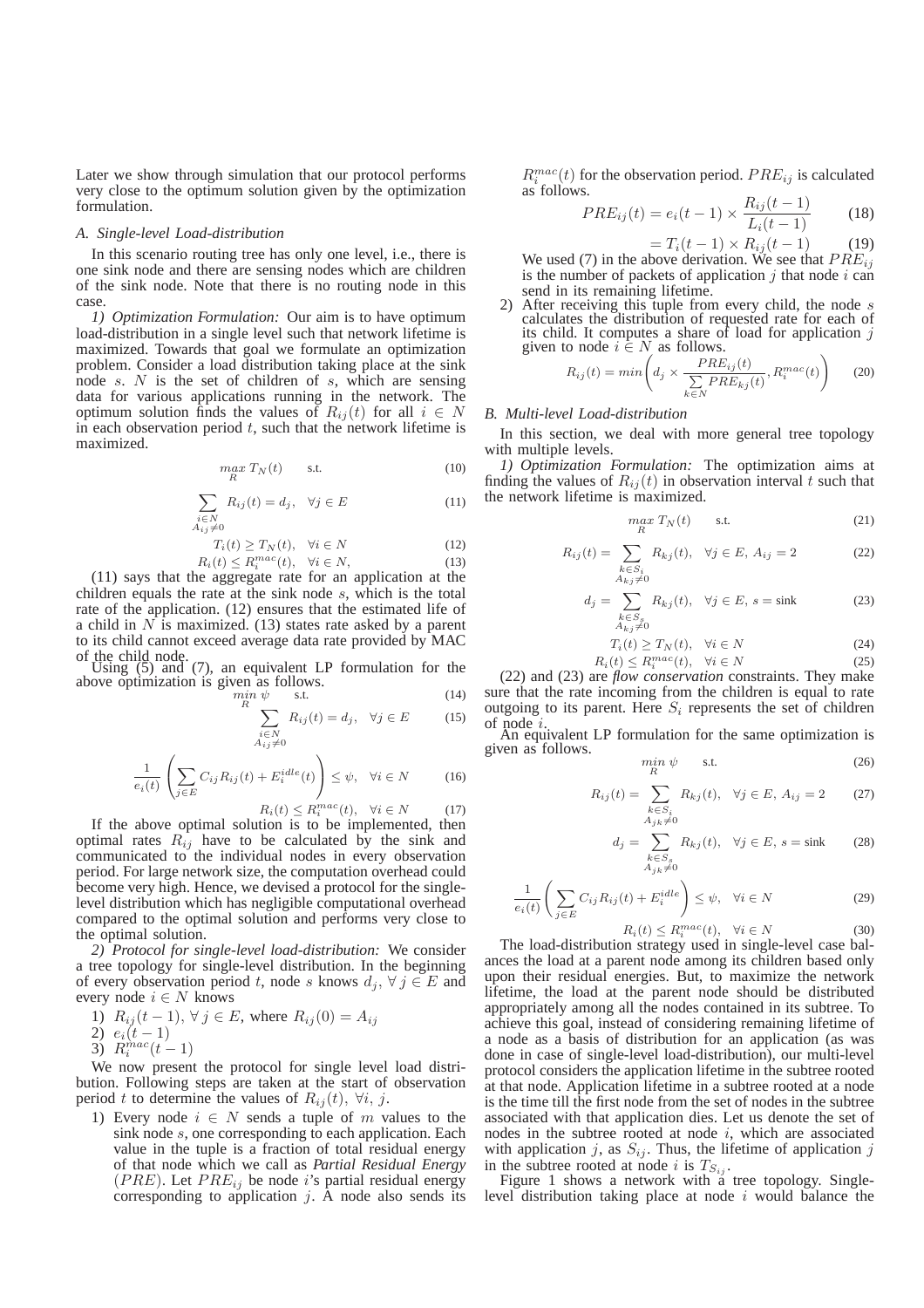

Fig. 1. Topology for Multi-level Distribution

load among the nodes in the set  $S_i$  with respect to their residual energy levels, which does not consider other nodes in the subtrees rooted at the children of node  $i$  (shaded in grey). Some of these nodes may have smaller remaining life than the children themselves. Thus, asking these nodes to gather data at higher rate may deplete their energy faster and hence reduce the network lifetime. Hence, in a multi-level distribution scenario, the load on the grey or weak nodes has to be balanced in proportion to their residual energies. Thus, we design our multi-level protocol as follows.

*2) Protocol for Multi-level Load-distribution:* In the beginning of every observation period  $t$ , node  $i$  knows (i)

1)  $R_{ij} (t-1)$ ,  $\forall j \in E$ , where

$$
R_{ij}(0) = \begin{cases} \epsilon & \text{if } A_{ij} = 2\\ A_{ij} & \text{otherwise} \end{cases}
$$
 (31)

2)  $e_i(t-1)$ <br>3)  $R_i^{mac}(t-1)$ 

where  $\epsilon$  is a tunable parameter of the protocol. A small value of  $\epsilon$  would take more time for the protocol to converge to optimal solution, but it will be very close to the optimal solution. On the other hand, a larger value of  $\epsilon$  would make the protocol converge fast, but its deviation from optimal solution will be larger.

We now present the protocol for load-distribution in multilevel scenario. Following steps are taken at the start of an observation period t.

1) Node *i* calculates 
$$
T_{S_{ij}}(t-1)
$$
 as follows.  $T_{S_{ij}}(t-1) = \begin{cases} min\{T_{S_{kj}}(t-1), T_i(t-1)\} \,\forall k \in S_{ij} \\ \text{if } A_{ij} \neq 0 \\ 0, \text{ otherwise} \end{cases}$  (32)

2) Node *i* calculates the values of  $PRE_{ij}(t)$  in this step for all  $j \in E$  and sends them to its parent.  $PRE_{ij}(t)$  is calculated as follows.

$$
PRE_{ij}(t) = T_{S_{ij}}(t-1) \times R_{ij}(t-1)
$$
 (33)

Thus  $PRE_{ij}(t)$  is the number of packets node i can send to its parent before any node in its subtree associated with application  $j$  dies. After this step, node  $i$  receives the rate  $R_{ij}(t)$  for each application for the current period from its parent. In the next step, it distributes this rate among its children.

3) Node  $\overline{i}$  distributes the aggregate load among its children in the similar way as in  $(20)$ . Thus, rate for application j assigned to node  $k \in S_i$  is

$$
R_{kj}(t) = min\left(R_{ij}(t) \times \frac{PRE_{kj}(t)}{\sum_{l \in S_i} PRE_{lj}(t)}, R_k^{mac}(t)\right) \tag{34}
$$

At the end of Step 1, node  $i$  knows the remaining lifetime of its subtree. This step makes sure that the minimum remaining lifetime of the node in the subtree rooted at  $i$  is used to compute  $PRE_{ij}$ . This ensures that nodes with lower residual energy are asked lesser rate than those with higher residual energy.

## V. ANALYSIS OF MAC LAYERS

The transport protocol proposed above is independent of the underlying MAC protocol in the sense that the protocol will work with any MAC as long as the average data rate provide by the underlying MAC is known. For a given MAC, this may require modeling and analyzing the MAC during congestion scenario. To illustrate this aspect of our protocol we show the analysis of two MAC protocols which have been studied for WSNs [15]: Slotted CSMA and Probabilistic TDMA to compute average MAC data rate.

## *A. Slotted CSMA*

Slotted CSMA [15] protocol is similar to regular CSMA but the time is divided into slots. Each transmission is initiated at the start of a slot. When a node has packet to transmit, it chooses an initial random backoff from a given contention window. At the end of backoff count down, it transmits the packet if the channel is idle, otherwise contention window is doubled and a new random backoff is chosen from this<br>new contention window. Let us denote initial contention win-<br>dow size as  $CW_{min}$ . So, for each unsuccessful transmission<br>attempt, contention window is doubled until i maximum  $CW_{max}$  or the maximum retransmission limit M is reached. So,  $\widetilde{CW}_{max} = 2^l * CW_{min}$ , where l is the number of backoff stages. We denote the probability that a packet transmission results in a collision by  $p$ . Then, in the absence of retransmission limits, the probability that  $CW = W$  is given in [9] as

$$
Pr\{CW = W\} = \begin{cases} p^{k-1}(1-p) & \text{for } W = 2^{k-1}CW_{min} \\ p^l & \text{for } W = CW_{max} \end{cases}
$$
 (35)

where  $k \leq l$ . Note that when the retransmission limit  $M < l$ , the contention window does not grow to  $CW_{max}$ .

We present the following derivation of average backoff window size which is taken from [9]. With probability  $1 - p$ , first transmission is successful and the average backoff window of such packet is  $CW_{min}/2$ . With probability  $p(1-p)$ , the first transmission fails and the packet is successfully transmitted in the second attempt (using a backoff window of  $2CW_{min}$ ), which adds  $CW_{min}$  to the average backoff window seen by the packet. Continuing like this for cases with larger numbers of collisions, the average backoff window in the saturated case is given by [9]

$$
\overline{W} = \begin{cases}\n\frac{1 - p - p(2p)^l}{1 - 2p} \frac{C W_{min}}{2} & \text{for } M \ge l \\
\frac{1 - p - p(2p)^{M - 1}}{1 - 2p} \frac{C W_{min}}{2} & \text{for } M < l\n\end{cases} \tag{36}
$$

Assuming that each node has a constant probability of transmission in each idle slot, the probability that a node transmits in a slot is given by  $\tau = 1/W$ . Then the probability  $p_s$  that a node's transmission is successful given by

$$
p_s = 1 - p = (1 - \tau)^{N - 1} \tag{37}
$$

The equation (37) can be solved for  $p_s$ . Let  $T_d$  be the time to transmit payload part of the packet and  $T_p$  be the time to transmit the complete packet. So the MAC layer utilization is given by

$$
U = \frac{T_d * p_s}{T_p * p + T_p * p_s} = \frac{T_d}{T_p} * p_s
$$
 (38)

Let  $D^{mac}$  be the data rate provided by physical layer to the MAC layer, then the data rate of MAC layer,  $R^{mac}$ , is given by

$$
R^{mac} = U * D^{mac} \tag{39}
$$

This MAC data rate can be used by the transport layer to compute the rate to be assigned to the nodes.

#### *B. Probabilistic TDMA*

The paper presented in [15] gives the following probabilistic model for calculation of utilization for Probabilistic TDMA. We used those equations to derive the average MAC layer data rate of Probabilistic TDMA (P-TDMA). P-TDMA is a MAC protocol, which combines the features of TDMA and CSMA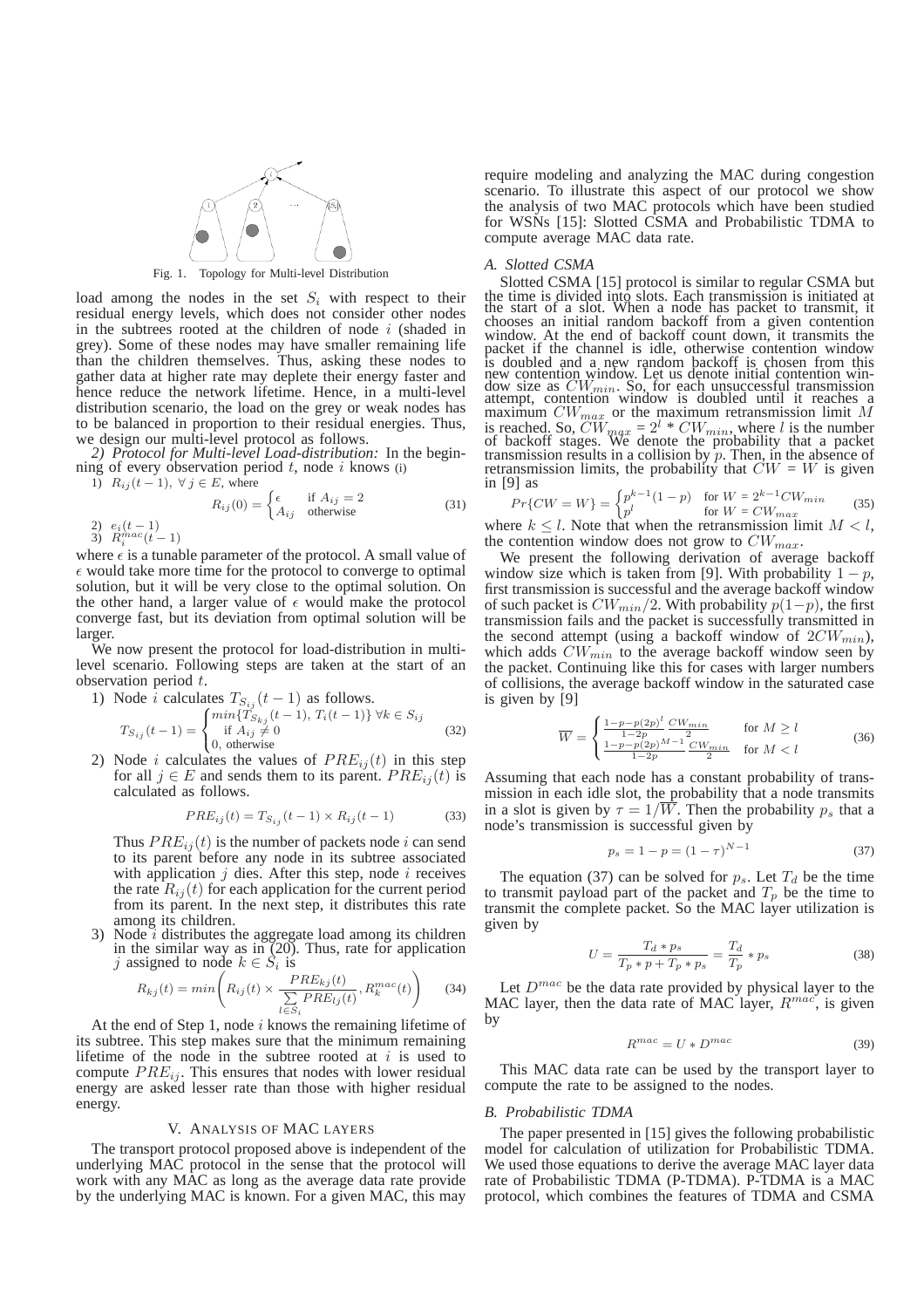into one protocol. Every node in the network is assigned a time slot. But a node can transmit in other node's slot if the slot is found idle. Thus, P-TDMA tends to have more throughput than regular TDMA. Consider a network having  $N$  nodes where each node is assigned a unique TDMA time slot and this slot repeats itself after every  $N$  slots. Each node transmits in its own slot with probability a, and transmits in the other  $N - 1$ slots with probability b.

Consider a TDMA time slot i whose owner is node  $O_i$ . Then,  $O_i$  could be active (having packet) or inactive (having no packet). Let  $N_c$  be the number of active nodes at the time of slot *i*. If  $O_i$  is an active node, then it will transmit in slot *i* with probability a, while the remaining  $N_c - 1$  active nodes will transmit in slot i with probability  $\tilde{b}$ . Thus,  $P_s^a$ , the probability that a packet transmission is successful in a slot owned by an active node is given by [15]

 $P_s^a = a(\overline{1-b})^{N_c-1} + (1-a) b (1-b)^{N_c-2} (N_c-1)$  (40)<br>Now if  $O_i$  is inactive node, all  $N_c$  active nodes will transmit in slot *i* with probability *b*. Hence,  $P_s^{in}$ , the probability of  $s$  successful packet transmission in a slot owned by an inactive node is given by [15]:

$$
\tilde{P_s^{in}} = b (1 - b)^{N_c - 1} N_c \tag{41}
$$

Let  $T_d$  be the time to transmit just the payload part of a packet and  $T_p$  be the time to transmit the entire packet. Then the MAC layer utilization is given by:

$$
U = \frac{P_s^a * N_c + P_s^{in} * (N - N_c)}{N} * \frac{T_d}{T_p}
$$
(42)

Similar to the slotted CSMA case, the data rate of MAC layer is given by

$$
R^{mac} = U * D^{mac} \tag{43}
$$

# VI. SIMULATION EXPERIMENTS

We have simulated the single-level and multi-level distribution protocols described in this paper. The simulator was developed in Java. We used lp\_solve 5.1.1.3 package [1] to solve the LP optimization problem presented in this paper to obtain the optimal solution. We analyzed the performance of our protocol in terms of network lifetime and compared it with the optimal solution given by the LP optimization formulation.

We have simulated two scenarios with respect to the initial energy of the sensor nodes.

- Full initial energy: All the nodes start with full energy, i.e., all nodes have normalized energy of one unit. This scenario represents the case when all the sensor nodes are identical to each other.
- Random initial energy: Initial energy of each node is uniformly distributed between 0.25 and 1 unit. This scenario represents the case when the sensor nodes are of different capacity.

Rates for all the applications were also selected randomly between 0 and 100 per observation period with uniform distribution. Values for both  $E_{tx}$  and  $E_{rx}$  were taken as 10<sup>-4</sup> normalized energy units.  $e_{idle}$  was set to  $10^{-6}$  normalized energy units. Capacity of the channel  $(B)$  was set to 160 events per observation interval. Each event was of 120 bytes and an observation period was 100msec. Association of between applications and nodes were done randomly.

We evaluated our protocol in a small and large network to verify that the protocol performs equally well when the network size increases. Small network was represented by 20 nodes in single level case and 50 nodes in multi-level case, whereas large network was represented by 50 nodes in single level case and 80 nodes in multi-level case. However, due to space limitation, we are not able to present the results for large network size.

# *A. Validation of MAC Models*

We ran simple experiments to validate the probabilistic models developed in Section V. We ran packet level simulation of slotted CSMA and P-TDMA and obtained the MAC data rate in saturation condition. We compared them with the MAC data rate computed as per the probabilistic model given in Section V. Figure 2 compares the MAC data rate (in events per observation period) obtained from simulation and from the model for slotted CSMA MAC for a node. It is clear that the model very closely follows the simulation results. For all the nodes in the network we verified that the model based value is quite close to the simulation based result.

Similarly, Figure 3 shows comparison between simulation based and model based MAC rate for a node running P-TDMA. Here also the model gives results very close to that of simulation.

### *B. Simulation of Single-level Distribution Protocol*

Figure 4 shows the performance of a single-level distribution with different types of MAC layers with 20 nodes and 10 applications when all the nodes start with full energies. The performance parameter being compared is the network lifetime against observation period. In addition to slotted CSMA and P-TDMA MAC, we have also used a theoretical *infinite* MAC, which can provide any rate asked by the transport layer. Basically, infinite MAC provides a theoretical upper bound for any practical MAC. In terms of optimization formulation, infinite MAC would mean that there is no MAC rate constraint, i.e., constraint (13) can be taken off from the optimization formulation. We compared performance of each MAC layer with the corresponding optimal solution. For example, for P-TDMA MAC, we ran simulation to plot network lifetime versus observation interval. We also used lpsolve to find the optimal solution of LP formulation presented in Section IV. It can be observed from the figure that the single-level distribution protocol performance is almost same as the optimal solution for all the three different MAC protocols. Also, in all the three cases, the protocol converges instantaneously to the optimal solution. Network life time for infinite MAC is always the highest followed by P-TDMA which is followed by slotted CSMA.

Figure 5 shows the performance of the protocol running on top of different MAC layers on the same network as in Figure 4 with the same application-node associations, but the nodes start out with random initial energies. Here also the performance of the protocol follows the optimal solution very closely for all MAC types and the convergence is also instantaneous. But compared to the full initial energy case, the network lifetime is much smaller, for all the three MACs, because in this case, some nodes start with lower than full energy.

We ran the same experiments with a larger network, i.e., with 10 applications and 50 nodes. The results were similar: the protocol performance was close to the optimal solution. We are not able to provide these results due to space constraint.

In the next experiment, we wanted to verify that the application running at the sink is actually getting the required rate all the time. Figure 6 plots event rate (in events per observation period) at different time (in terms of observation periods). From the figure it is evident that the observed event rate is same as the required event rate of the application most of the time. Thus, this validates that the transport protocol proposed in this paper is in fact able to provide required event rate to the applications.